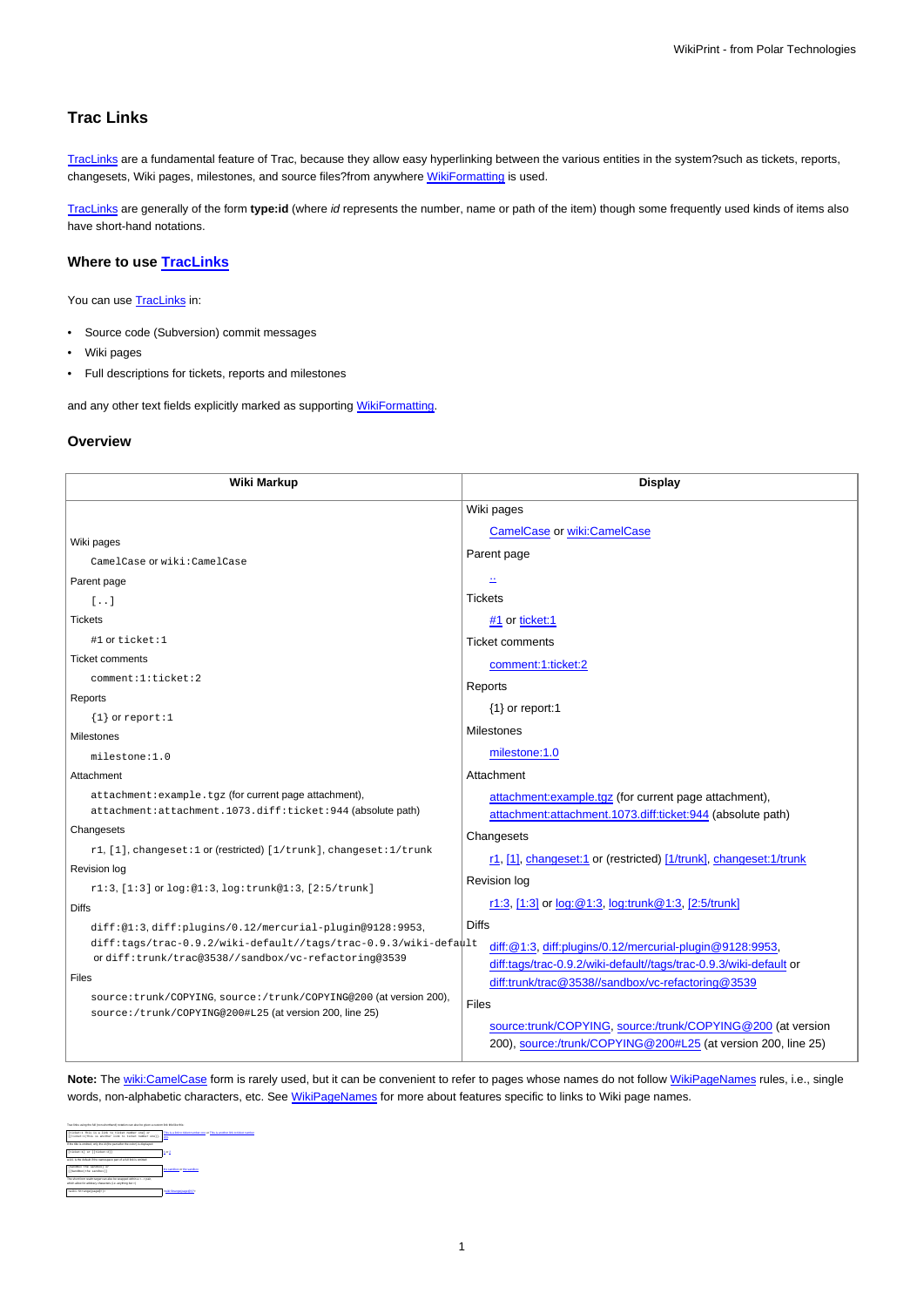[TracLinks](https://meteo.unican.es/trac/wiki/TracLinks) are a very simple idea, but actually allow quite a complex network of information. In practice, it's very intuitive and simple to use, and we've found the "link trail" extremely helpful to better understand what's happening in a project or why a particular change was made.

# **Advanced use of [TracLinks](https://meteo.unican.es/trac/wiki/TracLinks)**

### **Relative links**

To create a link to a **?SubWiki-page just use a //**:

WikiPage/SubWikiPage or ./SubWikiPage

To link from a [?SubWiki](http://trac.edgewall.org/intertrac/SubWiki) page to a parent, simply use a '..':

[..] or [[..]]

 $\mathbf{r}$  or  $\mathbf{r}$ 

To link from a [?SubWiki](http://trac.edgewall.org/intertrac/SubWiki) page to a sibling page, use a '../':

[../Sibling see next sibling] or [[../Sibling|see next sibling]]

```
see next sibling? or see next sibling?
```
But in practice you often won't need to add the . . / prefix to link to a sibling page. For resolving the location of a wiki link, it's the target page closest in the hierarchy to the page where the link is written which will be selected. So for example, within a sub-hierarchy, a sibling page will be targeted in preference to a toplevel page. This makes it easy to copy or move pages to a sub-hierarchy by [renaming](https://meteo.unican.es/trac/wiki/WikiNewPage#renaming) without having to adapt the links.

In order to link explicitly to a toplevel Wiki page, use the wiki:/ prefix. Be careful **not** to use the / prefix alone, as this corresponds to the [#Server-relativelinks](https://meteo.unican.es/trac/wiki/TracLinks#Server-relativelinks) syntax and with such a link you will lack the /wiki/ part in the resulting URL.

(Changed in 0.11) Note that in Trac 0.10, using e.g. [../newticket] may have worked for linking to the /newticket top-level URL, but since 0.11, such a link will stay in the wiki namespace and therefore link to a sibling page. See [#Server-relativelinks](https://meteo.unican.es/trac/wiki/TracLinks#Server-relativelinks) for the new syntax.

### **Link anchors**

To create a link to a specific anchor in a page, use '#':

[#Linkanchors Link anchors] or [[#Linkanchors|Link anchors]]

[Link anchors](https://meteo.unican.es/trac/wiki/TracLinks#Linkanchors) or [Link anchors](https://meteo.unican.es/trac/wiki/TracLinks#Linkanchors)

Hint: when you move your mouse over the title of a section, a '¶' character will be displayed. This is a link to that specific section and you can use this to copy the #... part inside a relative link to an anchor.

To create a link to the first or last occurrence of a term on a page, use a pseudo anchor starting with '#/' or '#?':

```
[#/Milestone first occurrence of Milestone] or
[#?Milestone last occurrence of Milestone]
```
[first occurrence of Milestone](https://meteo.unican.es/trac/wiki/TracLinks#/Milestone) or [last occurrence of Milestone](https://meteo.unican.es/trac/wiki/TracLinks#?Milestone)

This will also highlight all other matches on the linked page. By default only case sensitive matches are considered. To include case insensitive matches append '/i':

[#/Milestone/i first occurrence of Milestone or milestone] or [#?Milestone/i last occurrence of Milestone or milestone]

[first occurrence of Milestone or milestone](https://meteo.unican.es/trac/wiki/TracLinks#/Milestone/i) or [last occurrence of Milestone or milestone](https://meteo.unican.es/trac/wiki/TracLinks#?Milestone/i)

(since Trac 1.0)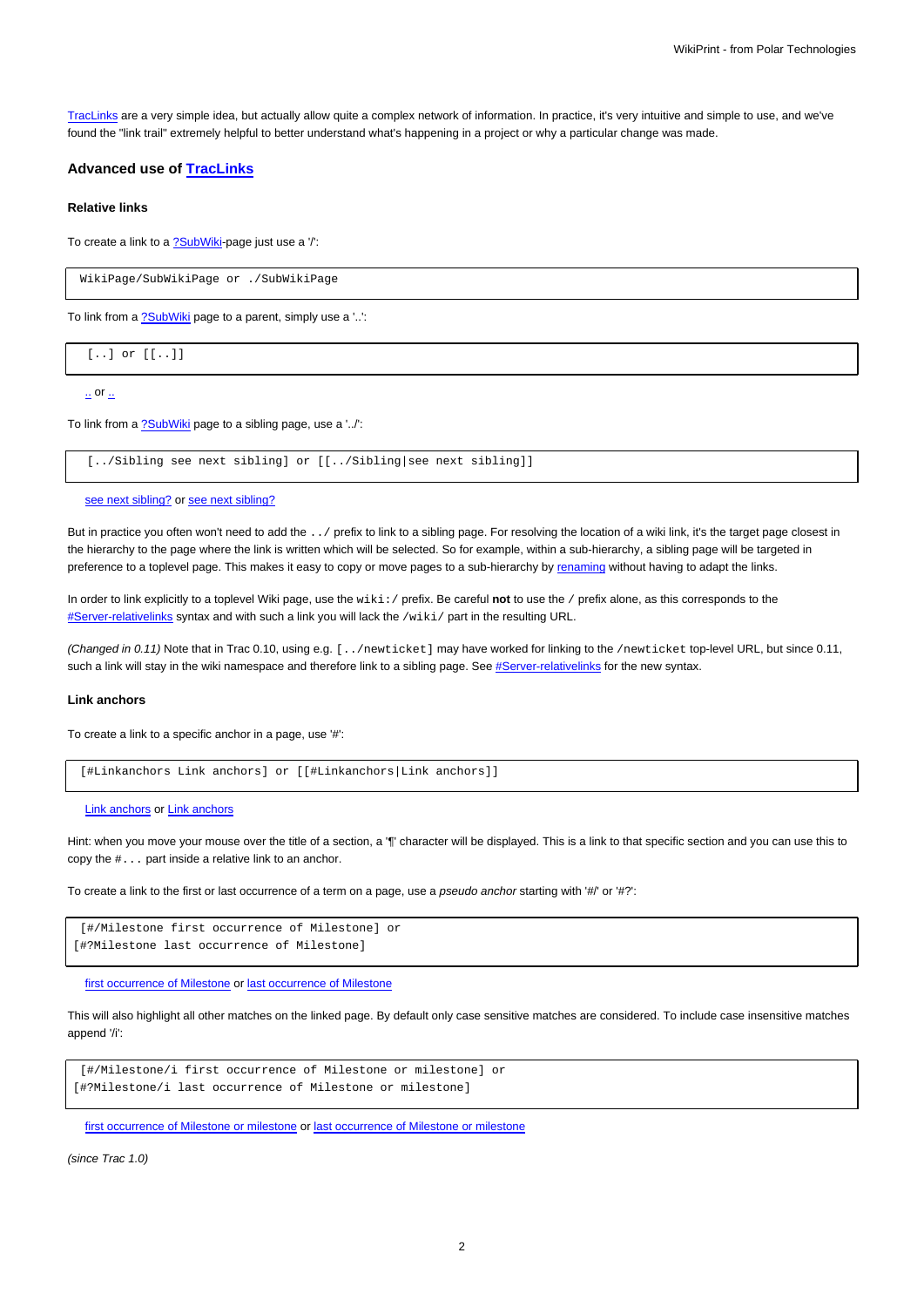Such anchors can be very useful for linking to specific lines in a file in the source browser:

[trac:source:tags/trac-0.12/trac/wiki/api.py#L127 Line 127] or [trac:source:tags/trac-0.12/trac/ticket/roadmap.py#L47 Line 47]

#### [?Line 127](http://trac.edgewall.org/intertrac/source%3Atags/trac-0.12/trac/wiki/api.py%23L127) or [?Line 47](http://trac.edgewall.org/intertrac/source%3Atags/trac-0.12/trac/ticket/roadmap.py%23L47)

(Hint: The line numbers displayed in the source browser are links to anchors on the respective lines.)

Since such links become outdated when the file changes, it can be useful to link using a '#/' pseudo anchor instead:

[trac:source:trunk/trac/wiki/api.py#/IWikiSyntaxProvider IWikiSyntaxProvider] or [trac:source:trunk/trac/env.py#/ISystemInfoProvider ISystemInfoProvider]

### [?IWikiSyntaxProvider](http://trac.edgewall.org/intertrac/source%3Atrunk/trac/wiki/api.py%23/IWikiSyntaxProvider) or [?ISystemInfoProvider](http://trac.edgewall.org/intertrac/source%3Atrunk/trac/env.py%23/ISystemInfoProvider)

# **[InterWiki](https://meteo.unican.es/trac/wiki/InterWiki) links**

Other prefixes can be defined freely and made to point to resources in other Web applications. The definition of those prefixes as well as the URLs of the corresponding Web applications is defined in a special Wiki page, the [InterMapTxt](https://meteo.unican.es/trac/wiki/InterMapTxt) page. Note that while this could be used to create links to other Trac environments, there's a more specialized way to register other Trac environments which offers greater flexibility.

# **[InterTrac](https://meteo.unican.es/trac/wiki/InterTrac) links**

This can be seen as a kind of [InterWiki](https://meteo.unican.es/trac/wiki/InterWiki) link specialized for targeting other Trac projects.

Any type of Trac link can be written in one Trac environment and actually refer to resources in another Trac environment. All that is required is to prefix the Trac link with the name of the other Trac environment followed by a colon. The other Trac environment must be registered on the [InterTrac](https://meteo.unican.es/trac/wiki/InterTrac) page.

A distinctive advantage of [InterTrac](https://meteo.unican.es/trac/wiki/InterTrac) links over [InterWiki](https://meteo.unican.es/trac/wiki/InterWiki) links is that the shorthand form of Trac links (e.g.  $\{ \}$ ,  $r$ , #) can also be used. For example if T was set as an alias for Trac, links to Trac tickets can be written #T234, links to Trac changesets can be written [?\[trac 1508\]](http://trac.edgewall.org/intertrac/changeset%3A1508). See [InterTrac](https://meteo.unican.es/trac/wiki/InterTrac) for the complete details.

#### **Server-relative links**

It is often useful to be able to link to objects in your project that have no built-in Trac linking mechanism, such as static resources, newticket, a shared /register page on the server, etc.

To link to resources inside the project, use either an absolute path from the project root, or a relative link from the URL of the current page (Changed in 0.11):

```
[/newticket Create a new ticket] or [[//newticket|Create a new ticket]]
[/ home] or [[/|home]]
```
Display: [Create a new ticket](https://meteo.unican.es/trac/newticket) or Create a new ticket [home](https://meteo.unican.es/trac/) or [home](https://meteo.unican.es/trac/)

To link to another location on the server (possibly outside the project but on the same host), use the // prefix (Changed in 0.11):

[//register Register Here] or [[//register|Register Here]]

### Display: Register Here or Register Here

# **Quoting space in [TracLinks](https://meteo.unican.es/trac/wiki/TracLinks)**

Immediately after a [TracLinks](https://meteo.unican.es/trac/wiki/TracLinks) prefix, targets containing space characters should be enclosed in a pair of quotes or double quotes. Examples:

- wiki:"The whitespace convention"
- attachment:'the file.txt' or
- attachment:"the file.txt"
- attachment:"the file.txt:ticket:123"

Note that by using [?WikiCreole](http://trac.edgewall.org/intertrac/WikiCreole) style links, it's quite natural to write links containing spaces: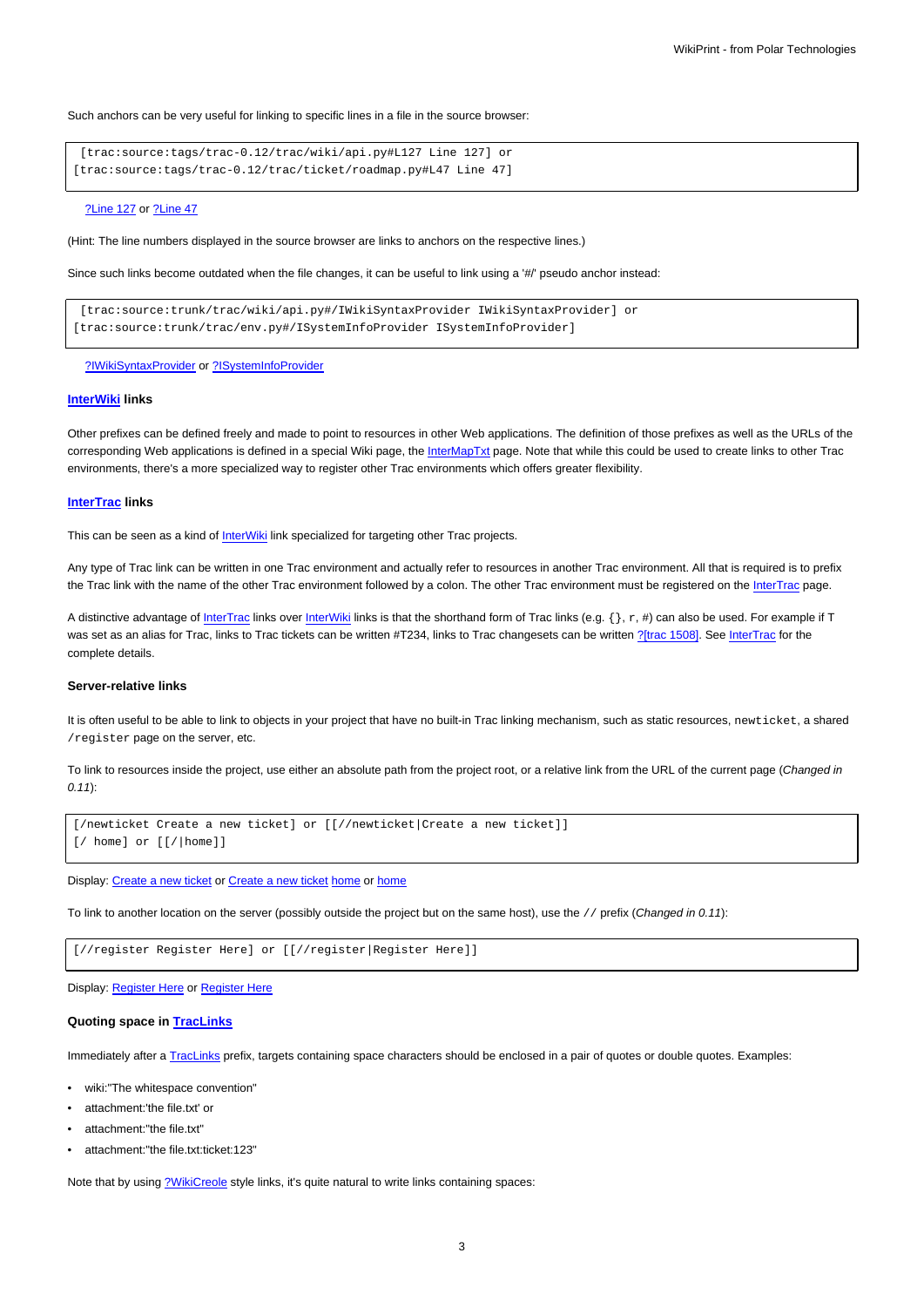- [[The whitespace convention]]
- [[attachment:the file.txt]]

### **Escaping Links**

To prevent parsing of a TracLink, you can escape it by preceding it with a '!' (exclamation mark).

```
!NoLinkHere.
![42] is not a link either.
```
### Display:

NoLinkHere. [42] is not a link either.

#### **Parameterized Trac links**

Many Trac resources have more than one way to be rendered, depending on some extra parameters. For example, a Wiki page can accept a version or a format parameter, a report can make use of dynamic variables, etc.

Trac links can support an arbitrary set of parameters, written in the same way as they would be for the corresponding URL. Some examples:

- wiki:WikiStart?format=txt
- ticket:1?version=1
- [/newticket?component=module1 create a ticket for module1]
- [/newticket?summary=Add+short+description+here create a ticket with URL with spaces]

# **[TracLinks](https://meteo.unican.es/trac/wiki/TracLinks) Reference**

The following sections describe the individual link types in detail, as well as notes on advanced usage of links.

#### **attachment: links**

The link syntax for attachments is as follows:

- attachment:the\_file.txt creates a link to the attachment the\_file.txt of the current object
- attachment:the\_file.txt:wiki:MyPage creates a link to the attachment the\_file.txt of the MyPage wiki page
- attachment:the\_file.txt:ticket:753 creates a link to the attachment the\_file.txt of the ticket 753

Note that the older way, putting the filename at the end, is still supported: attachment:ticket:753:the\_file.txt.

If you'd like to create a direct link to the content of the attached file instead of a link to the attachment page, simply use raw-attachment: instead of attachment:.

This can be useful for pointing directly to an HTML document, for example. Note that for this use case, you'd have to allow the web browser to render the content by setting [attachment] render\_unsafe\_content = yes (see [TracIni#attachment-section\)](https://meteo.unican.es/trac/wiki/TracIni#attachment-section). Caveat: only do that in environments for which you're 100% confident you can trust the people who are able to attach files, as otherwise this would open up your site to [?cross-site scripting](http://en.wikipedia.org/wiki/Cross-site_scripting) attacks.

See also **#export:links**.

#### **comment: links**

When you're inside a given ticket, you can simply write e.g. comment:3 to link to the third change comment. It is possible to link to a comment of a specific ticket from anywhere using one of the following syntax:

- comment:3:ticket:123
- ticket:123#comment:3 (note that you can't write #123#!comment:3!)

It is also possible to link to the ticket's description using one of the following syntax:

- comment:description (within the ticket)
- comment:description:ticket:123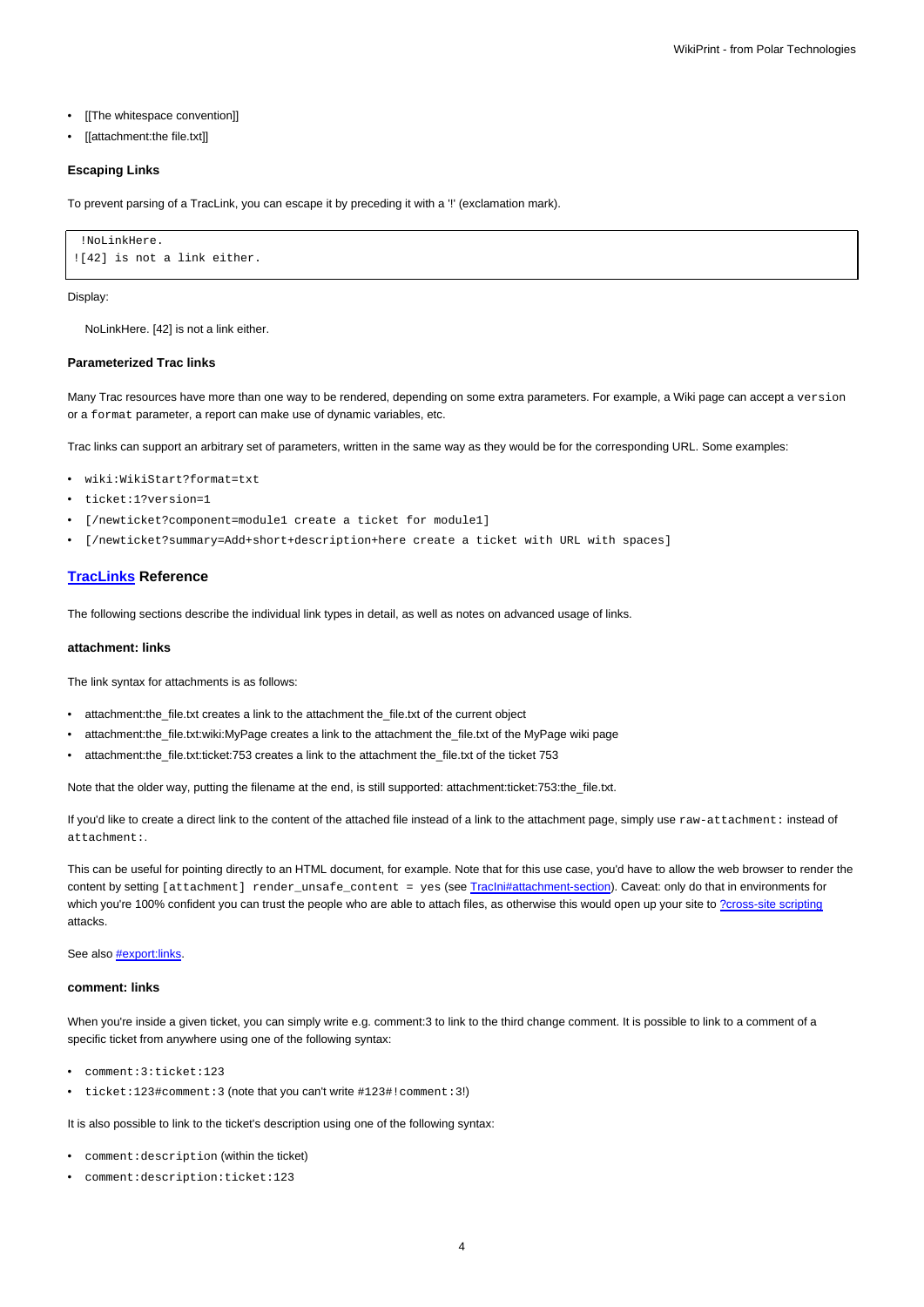• ticket:123#comment:description

# **htdocs: links**

Use htdocs: path/to/file to reference files in the htdocs directory of the Trac environment, the [web resource directory](https://meteo.unican.es/trac/wiki/TracEnvironment#DirectoryStructure).

#### **query: links**

See [TracQuery#UsingTracLinks](https://meteo.unican.es/trac/wiki/TracQuery#UsingTracLinks) and [#ticket:links.](https://meteo.unican.es/trac/wiki/TracLinks#ticket:links)

### **search: links**

See [TracSearch#SearchLinks](https://meteo.unican.es/trac/wiki/TracSearch#SearchLinks)

# **ticket: links**

alias: bug:

Besides the obvious ticket: id form, it is also possible to specify a list of tickets or even a range of tickets instead of the id. This generates a link to a custom query view containing this fixed set of tickets.

# Example:

- ticket:5000-6000
- ticket:1,150

# (since Trac 0.11)

# **timeline: links**

Links to the timeline can be created by specifying a date in the [?ISO:8601](http://en.wikipedia.org/wiki/ISO_8601) format. The date can be optionally followed by a time specification. The time is interpreted as being UTC time, but alternatively you can specify your local time, followed by your timezone if you don't want to compute the UTC time.

### Examples:

- timeline:2008-01-29
- timeline:2008-01-29T15:48
- timeline:2008-01-29T15:48Z
- timeline:2008-01-29T16:48+01

### (since Trac 0.11)

### **wiki: links**

See [WikiPageNames](https://meteo.unican.es/trac/wiki/WikiPageNames) and [quoting space in TracLinks](https://meteo.unican.es/trac/wiki/TracLinks#QuotingspaceinTracLinks) above. It is possible to create a link to a specific page revision using the syntax [WikiStart@1.](https://meteo.unican.es/trac/wiki/WikiStart?version=1)

### **Version Control related links**

It should be noted that multiple repository support works by creating a kind of virtual namespace for versioned files in which the toplevel folders correspond to the repository names. Therefore, in presence of multiple repositories, a /path specification in the syntax of links detailed below should start with the name of the repository. If omitted, the default repository is used. In case a toplevel folder of the default repository has the same name as a repository, the latter "wins". One can always access such folder by fully qualifying it (the default repository can be an alias of a named repository, or conversely, it is always possible to create an alias for the default repository, ask your Trac administrator).

For example, source:/trunk/COPYING targets the path /trunk/COPYING in the default repository, whereas source:/projectA/trunk/COPYING targets the path /trunk/COPYING in the repository named projectA. This can be the same file if 'projectA' is an alias to the default repository or if '' (the default repository) is an alias to 'projectA'.

### **source: links**

aliases: browser:, repos: